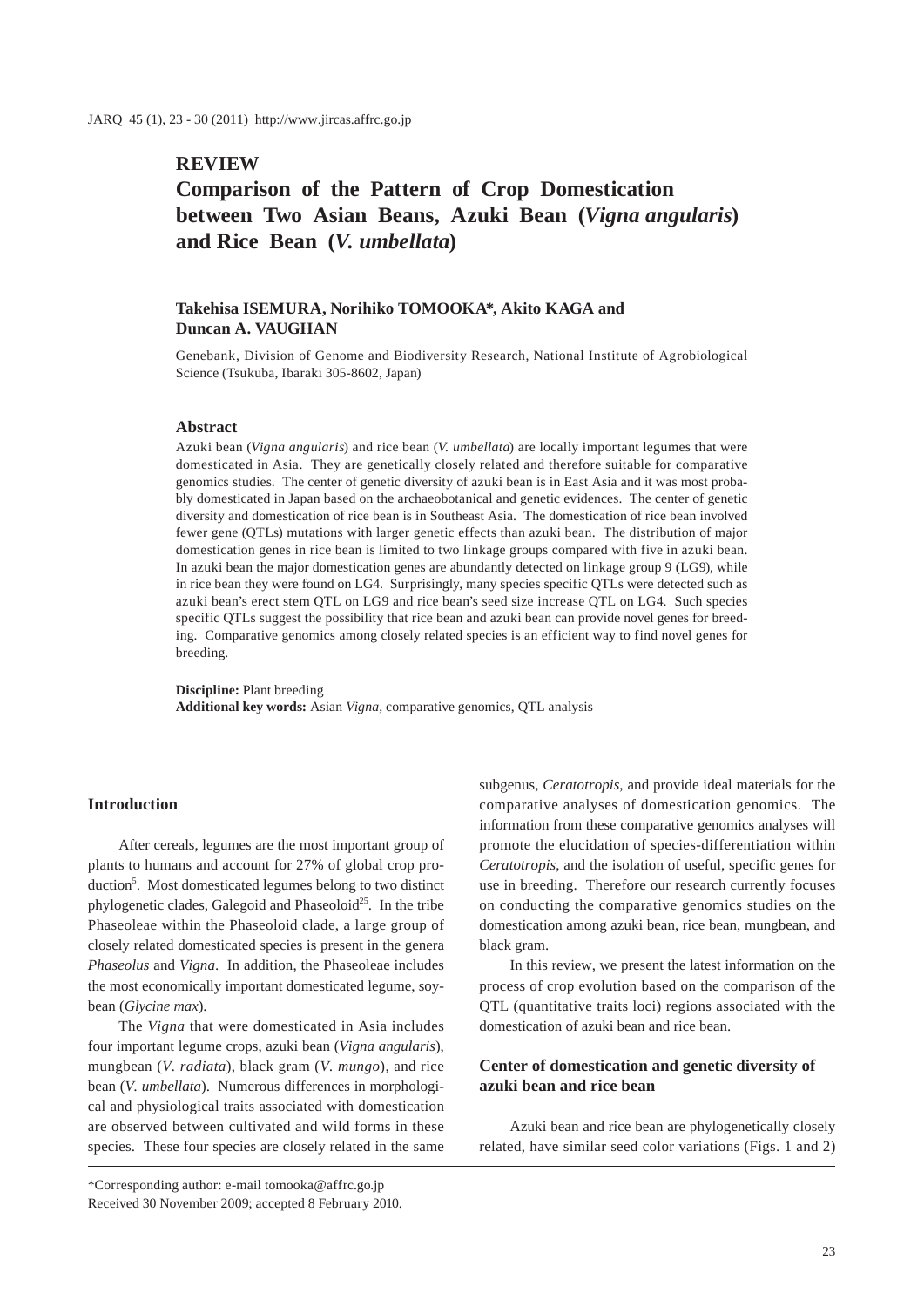

i: flowers j: pods

# Fig. 1. Pictures of seeds, flowers and pods in azuki bean (*Vigna angularis*) (after Tomooka<sup>24</sup>)

a-h: Diversity of seed coat color and seed size, i: flowers and j: pods. JP No. is the accession identifier used in the NIAS gene bank, Japan. Country of origin is indicated in the parenthesis.



Fig. 2. Pictures of seeds, flowers and pods in rice bean (*Vigna umbellata*) (after Tomooka<sup>24</sup>) a-h: Diversity of seed coat color and seed size, i: flowers and j: pods. JP No. is the accession identifier used in the NIAS gene bank, Japan. Country of origin is indicated in the parenthesis.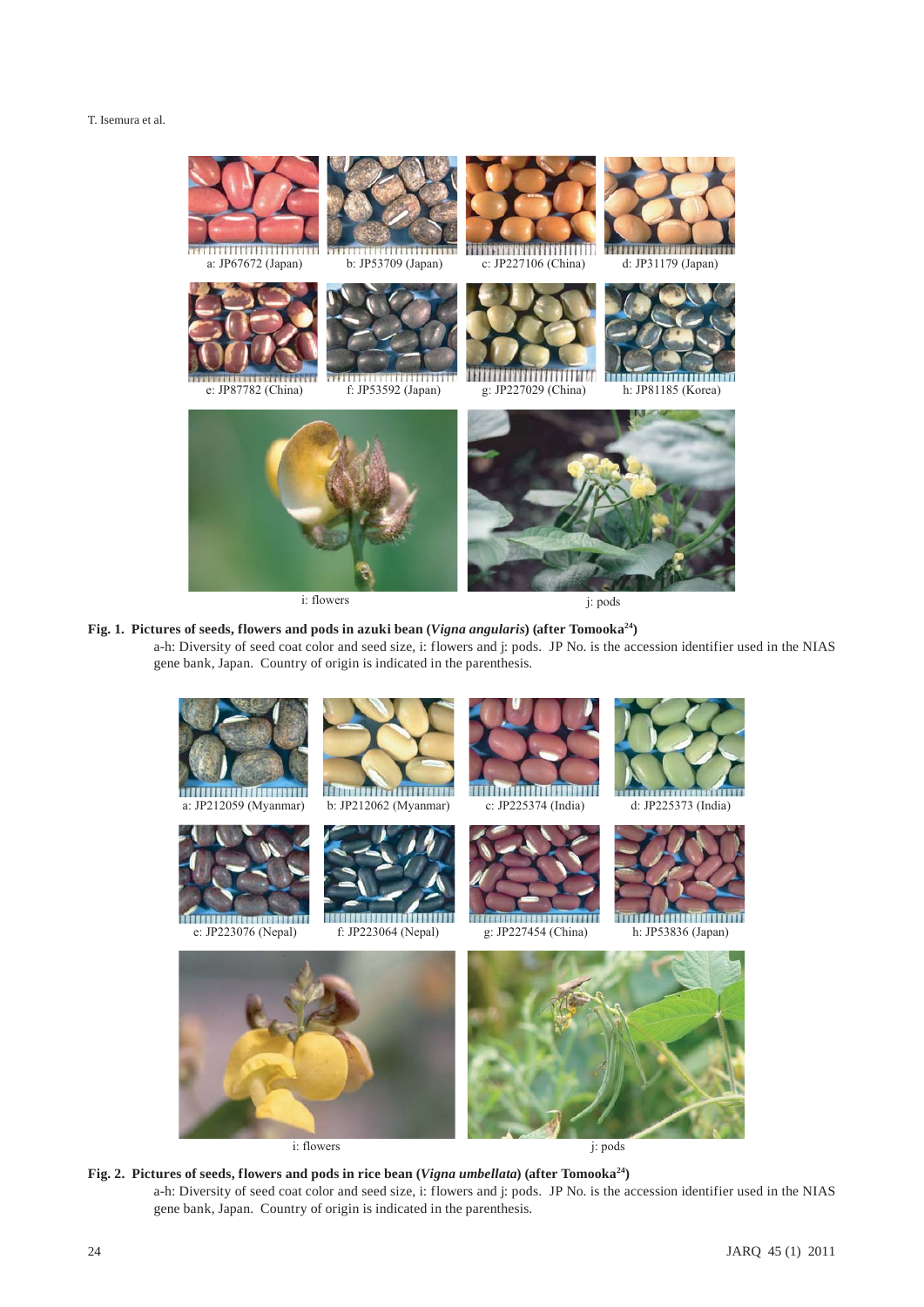and can produce fertile hybrid progenies when crossed<sup>21</sup>. Azuki bean is a traditional crop grown across East Asia to the southern fringe of the Himalaya<sup>21,27</sup>. The presumed wild ancestor of cultivated azuki bean is *V. angularis* var. *nipponensis*22. This wild species is distributed across a wide area that corresponds with the broadleaved evergreen forest (the laurel forest) that spreads from Japan, the Korean Peninsula and China including Taiwan, to Nepal and Bhutan<sup>21,24</sup> (Figs. 3 and 4). The broadleaved evergreen forest zone in Asia is characterized by a warm temperate climate with neither a prominent dry season nor a cold winter season. Hence the dominant species in this ecosystem are evergreen trees such as oak (*Quercus* spp.) and chestnut (*Castanopsis* spp.). In the broadleaved evergreen forest zone, the ethnic groups exhibit several common cultural components, such as tea consumption, the use of glutinous crops and fermented soybean products, and belief in the mysterious powers of the azuki bean. This cultural complex is called the broadleaved evergreen forest culture (the laurel forest culture). Based on an evaluation of the genetic diversity among 616 azuki bean accessions from a wide region by SSR analysis, the East Asian area (Japan, China and Korea) is considered to be the center of genetic diversity of azuki bean, and among East Asian countries, the highest genetic diversity is found in

Japanese  $accessions^{27}$ . In addition, carbonized azuki bean seeds have been found from several archaeological sites in Japan such as the Awazu site in Shiga Prefecture (6000 BP) and the Torihama site in Fukui Prefecture (5000-6000 BP)<sup>23</sup>, predating archaeological remains of azuki bean in China and



**Fig. 3. Natural distribution of wild azuki bean and wild**  rice bean (revised from Tomooka<sup>24</sup>)



**Fig. 4. Distribution of the "Broadleaved Evergreen Forest Culture (Laurel Forest Culture)", center of wild azuki bean diversity and sites of the archaeological remains where putative azuki bean seeds were found (revised from Tomooka24)**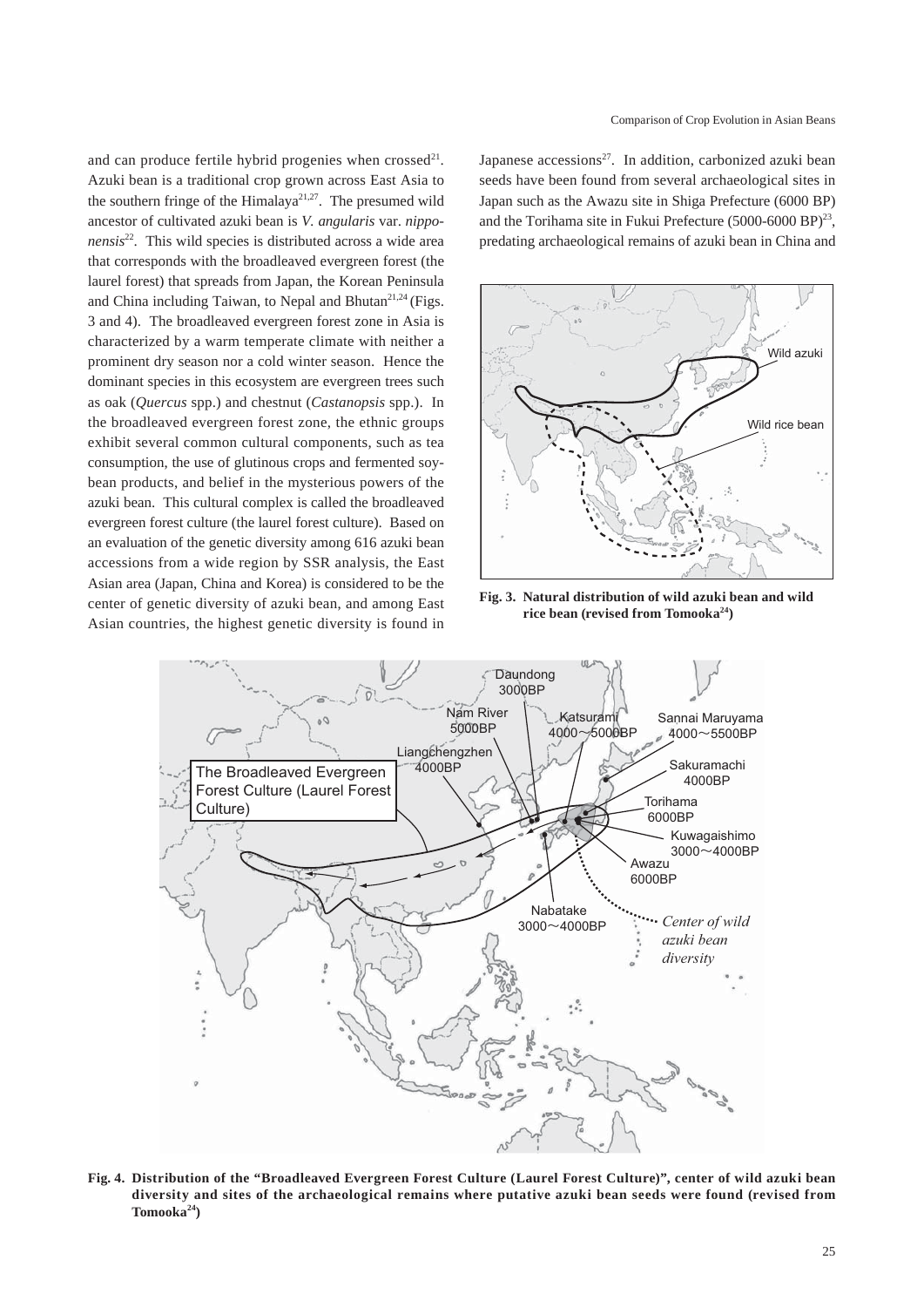Korea<sup>1</sup> (Fig. 4). Based on these facts, Japan is considered to be a most probable place where azuki bean was domesti $cated^{24}$ .

Rice bean is a traditional crop grown across South, Southeast and East Asia<sup>20,21</sup>. Recently, this crop has been payed much attention for possessing a great potential to improve the lives of local farmers<sup>3,11</sup>. The wild form is distributed across a wide area of tropical monsoon forest from Nepal, Myanmar, Thailand, Laos, and southern China to East Timor<sup>21,22</sup> (Fig. 3). The largest variation in seed coat color and seed size is observed in the domesticated accessions from Southeast Asia<sup>24</sup>. In addition, based on AFLP<sup>20</sup> and SSR analyses (Tian et al. unpublished data), the maximum genetic diversity of this crop is found in Southeast Asia. Based on these facts, Southeast Asia is considered to be the center of origin and genetic diversity of rice bean.

## **Comparison of QTL regions associated with domestication between azuki bean and rice bean**

QTL (Quantitative Traits Loci) mapping technologies using molecular markers enable us to detect gene(s) location on the genome of quantitatively inherited traits, such as domestication related traits. The QTLs for the domestication related traits in azuki bean were identified in three populations derived from two cross combinations<sup>7,10</sup>. In this review, the QTL regions that were identified in the  $BC_1F_1$ population<sup>7</sup> were compared with those in rice bean, since the OTL regions were identified in the  $BC_1F_1$  population in rice bean<sup>8</sup>. Almost all common molecular markers showed a high level of co-linearity within the same linkage group. This revealed these two species had a highly conserved genomic structure which enabled accurate comparison of QTLs.

## **1. Difference in number of QTLs and linkage groups associated with domestication**

Twenty-eight domestication traits were compared between azuki bean and rice bean. For 28 traits, a total of 76 QTLs were found in azuki bean<sup>7</sup>, whereas 69 QTLs were found in rice bean<sup>8</sup>. In azuki bean, the QTLs with large effect (PEV  $> 20\%$ ) were found on five linkage groups (LG1: seed dormancy and internode length, LG2: seed size and epicotyl and lower internode length, LG7: pod dehiscence and pod size, LG8: pod size, and LG9: twining habit) (Fig. 5). On the other hand, the heritability pattern for domestication related traits was simpler in rice bean, and most of QTLs are distributed in clusters on a limited number of linkage groups. In addition, the number of QTLs with large effect were fewer and the distribution of these QTLs was limited to two linkage groups (LG4: seed and pod size and seed dormancy, and LG7: pod dehiscence) (Fig. 5).

This indicates that the mutations that cause changes related to domestication have occurred on fewer linkage groups in rice bean.

## **2. Difference in distribution region of QTLs associated with domestication**

Among QTLs detected in azuki bean (76) and rice bean (69), only 15 QTLs were considered as common between azuki bean and rice bean (Table 1, Fig. 5). Furthermore, nine of the 15 common QTLs were observed for seed size related traits (100-seed weight, seed length, seed width, and seed thickness). The QTLs for seed related traits on LG1, LG2 and LG7 were common between the two species. In particular the QTLs on LG2 had the largest effect in azuki bean and had the second largest effect in rice bean. One common QTL for pod dehiscence was found on LG7 in the two species. These results show similar mutations for seed size and pod dehiscence, and have been found and used by farmers during the independent domestication processes of these two legumes.

Domestication genes related to dormancy and pod size differed between azuki bean and rice bean. For example, the seed dormancy related QTL with the largest effect was detected on LG1 and LG4 in azuki bean and rice bean, respectively. No common QTL for seed dormancy was found between these two species. Similarly pod size related QTL with the largest effect was detected on LG7 and LG4 in azuki bean and rice bean, respectively, and no common QTL was found.

A remarkable difference was observed for the pattern of distribution of the main QTLs between azuki bean and rice bean. Especially, differences were found on the linkage groups 4 and 9. Many QTLs with large effect were detected on LG9 of azuki bean, whereas few QTLs were detected on linkage group 9 of rice bean. In contrast, major QTLs for domestication related traits were abundantly detected on linkage group 4 in rice bean, whereas only a few QTLs were detected on LG4 of azuki bean. Such differences suggest the possibility that rice bean and azuki bean harbor specific useful genes and can play important roles as new genes resources for each other. The twining related QTL with large effect on LG9 was specific to azuki bean, whereas the seed size related QTL with large effect on LG4 was specific to rice bean. The hybrids can be produced between azuki bean and rice bean when rice bean is used as the seed parent<sup>9</sup>. Therefore, it seems that the seed weight QTL on LG4 in rice bean and the QTL for the loss of twining habit on LG 9 in azuki bean are particularly useful for the breeding of larger seeded azuki bean varieties and determinate rice bean varieties, respectively.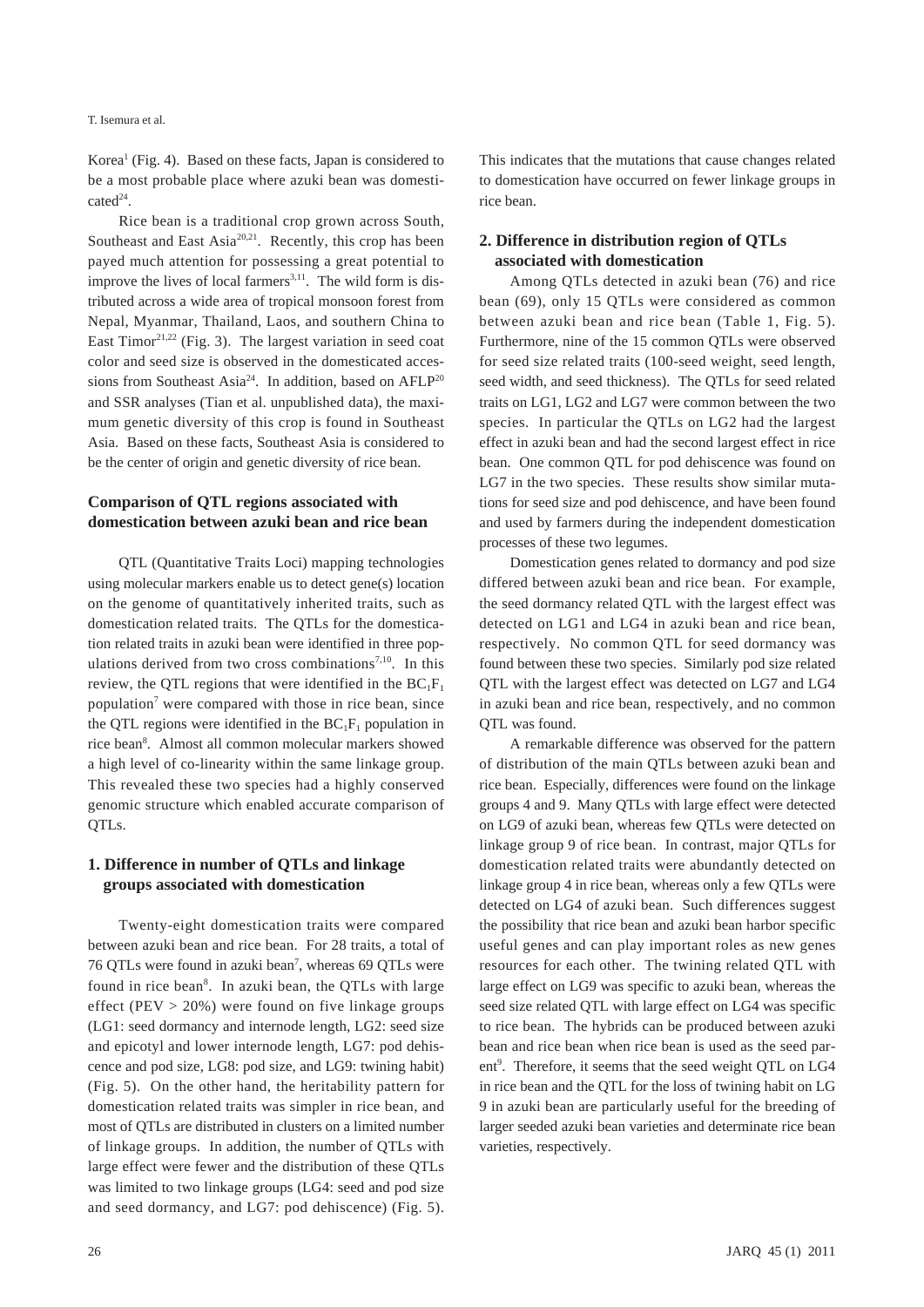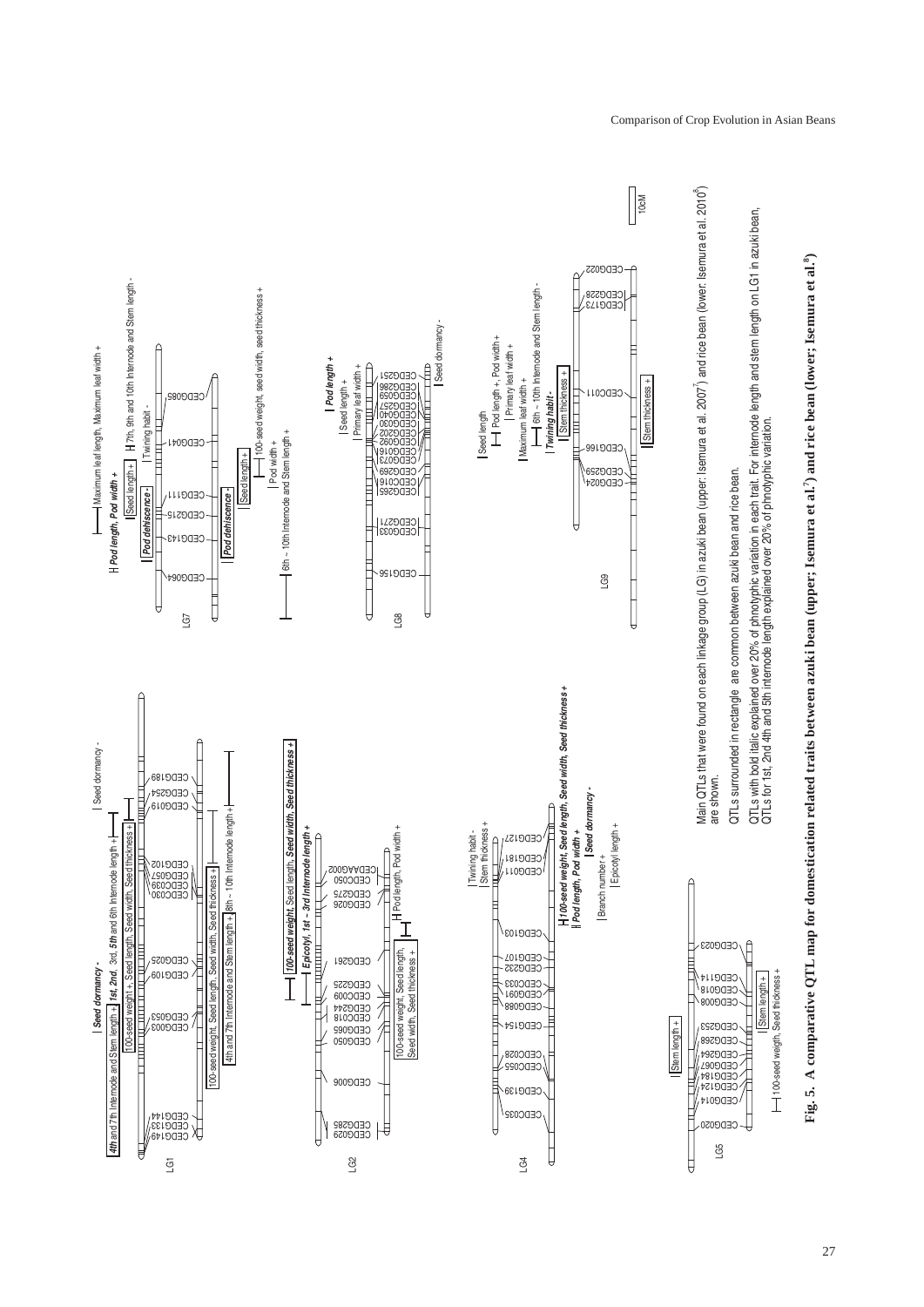#### T. Isemura et al.

| Trait                | Azuki bean <sup><math>1</math></sup> |                | Rice bean <sup>2)</sup> |                 |        |                     |
|----------------------|--------------------------------------|----------------|-------------------------|-----------------|--------|---------------------|
|                      | <b>OTL</b>                           | LG             | Nearest marker          | <b>OTL</b>      | LG     | Nearest marker      |
| 100-seed weight      | $Sd100wt1.1.2+$                      | 1              | CEDG090                 | $Sd100wt4.1.1+$ | 1      | CEDG019             |
|                      | $Sd100wt1.2.1+$                      | 2              | CEDG261                 | $Sd100wt4.2.1+$ | 2      | cp08299             |
| Seed length          | $Sdl1.1.2+$                          | 1              | CEDG090                 | $Sdl4$ 1.1+     | 1      | <b>BM181</b>        |
|                      | $Sdll$ .2.1+                         | 2              | CEDG261                 | $Sdl4.2.1+$     | 2      | cp08299             |
|                      | $Sdl1.7.1+$                          | 7              | CEDG111                 | $Sdl4.7.1+$     | $\tau$ | CEDG111             |
| Seed width           | $Sdw1.1.1+$                          | 1              | CEDG090                 | $Sdw4.1.1+$     | 1      | cp05137             |
|                      | $SdwI.2.1+$                          | $\overline{2}$ | CEDC009                 | $Sdw4.2.1+$     | 2      | cp08299             |
| Seed thickness       | $Sdt1.1.1+$                          | 1              | CEDG090                 | $Sdt4 11+$      | 1      | CEDG019             |
|                      | $Sdt1.2.1+$                          | $\overline{2}$ | CEDC009                 | $Sdt4.2.1+$     | 2      | cp08299             |
| Pod dehiscence       | <i>Pdt1.7.1-</i>                     | 7              | CEDG064                 | $Pdt4.7.1-$     | 7      | CEDG064             |
| 4th internode length | $St4i1.1.1+$                         | 1              | CEDG090                 | $St4i4.1.1+$    | 1      | CEDG <sub>254</sub> |
| 7th internode length | $St7i1.1.1+$                         | 1              | CEDG090                 | $St7i4.1.1+$    | 1      | CEDG <sub>283</sub> |
| Stem length          | $Stl1.1.1+$                          | 1              | CEDG090                 | $Stl4.1.1+$     | 1      | CEDG189             |
|                      | $St11.5.1+$                          | 5              | CEDG067                 | $Stl4.5.1+$     | 5      | CEDG027             |
| Stem thickness       | $Stt1.9.1+$                          | 9              | CEDG <sub>238</sub>     | $Stt4.9.1+$     | 9      | GATS11              |

**Table 1. The common QTL detected between rice bean and azuki bean**

1): After Isemura et al.<sup>7</sup> 2007.

2): After Isemura et al.<sup>8</sup> 2010.

|  |  |  |  | Table 2. QTLs for domestication related traits in legumes within the tribe Phaseoleae |
|--|--|--|--|---------------------------------------------------------------------------------------|
|--|--|--|--|---------------------------------------------------------------------------------------|

| Crop       | Cross combination $1$                                                                                          | Population Trait                           |                                                                                                                                                      | QTLs                                                                                          | No. of Reference                 |
|------------|----------------------------------------------------------------------------------------------------------------|--------------------------------------------|------------------------------------------------------------------------------------------------------------------------------------------------------|-----------------------------------------------------------------------------------------------|----------------------------------|
| azuki bean | Vigna nepalensis (JP107881)<br>V. angularis var. angularis(JP81481)<br>V. angularis var. angularis(JP81481)    | $BC_1F_1$<br><b>or</b><br>$BC_1F_{1:2}$    | seed dormancy<br>pod dehiscence<br>100-seed weight<br>pod length<br>stem thickness<br>stem length<br>twining habit                                   | 5<br>1<br>$\overline{c}$<br>$\overline{4}$<br>3<br>5<br>3                                     | Isemura et al. <sup>7</sup> 2007 |
| azuki bean | Vigna nepalensis (JP107881)<br>V. angularis var. angularis(JP81481)                                            | F <sub>2</sub><br><b>or</b><br>$F_{2:3}$   | seed dormancy<br>pod dehiscence<br>100-seed weight<br>pod length<br>stem thickness<br>stem length<br>twining habit<br>flowering time                 | 1<br>1<br>6<br>3<br>1<br>$\overline{4}$<br>1<br>1                                             | Isemura et al. $72007$           |
| azuki bean | Vigna angularis var. angularis (JP109685)<br>V. angularis var. nipponensis (JP110658)                          | $F_{2}$<br><b>or</b><br>$\mathrm{F}_{2:3}$ | seed dormancy<br>pod dehiscence<br>100-seed weight<br>pod length<br>stem thickness<br>stem length<br>twining habit<br>flowering time<br>pod maturity | 2<br>1<br>$\boldsymbol{7}$<br>7<br>$\overline{4}$<br>$\overline{2}$<br>$\mathbf{1}$<br>5<br>5 | Kaga et al. <sup>10</sup> 2008   |
| rice bean  | Vigna umbellata (wild: JP210639)<br>V. umbellata (cultivated: JP217439)<br>V. umbellata (cultivated: JP217439) | $BC_1F_1$<br><b>or</b><br>$BC_1F_{1:2}$    | seed dormancy<br>pod dehiscence<br>100-seed weight<br>pod length<br>stem thickness<br>stem length<br>pod maturity                                    | 5<br>1<br>$\boldsymbol{7}$<br>3<br>$\mathbf{1}$<br>3<br>1                                     | Isemura et al. <sup>8</sup> 2010 |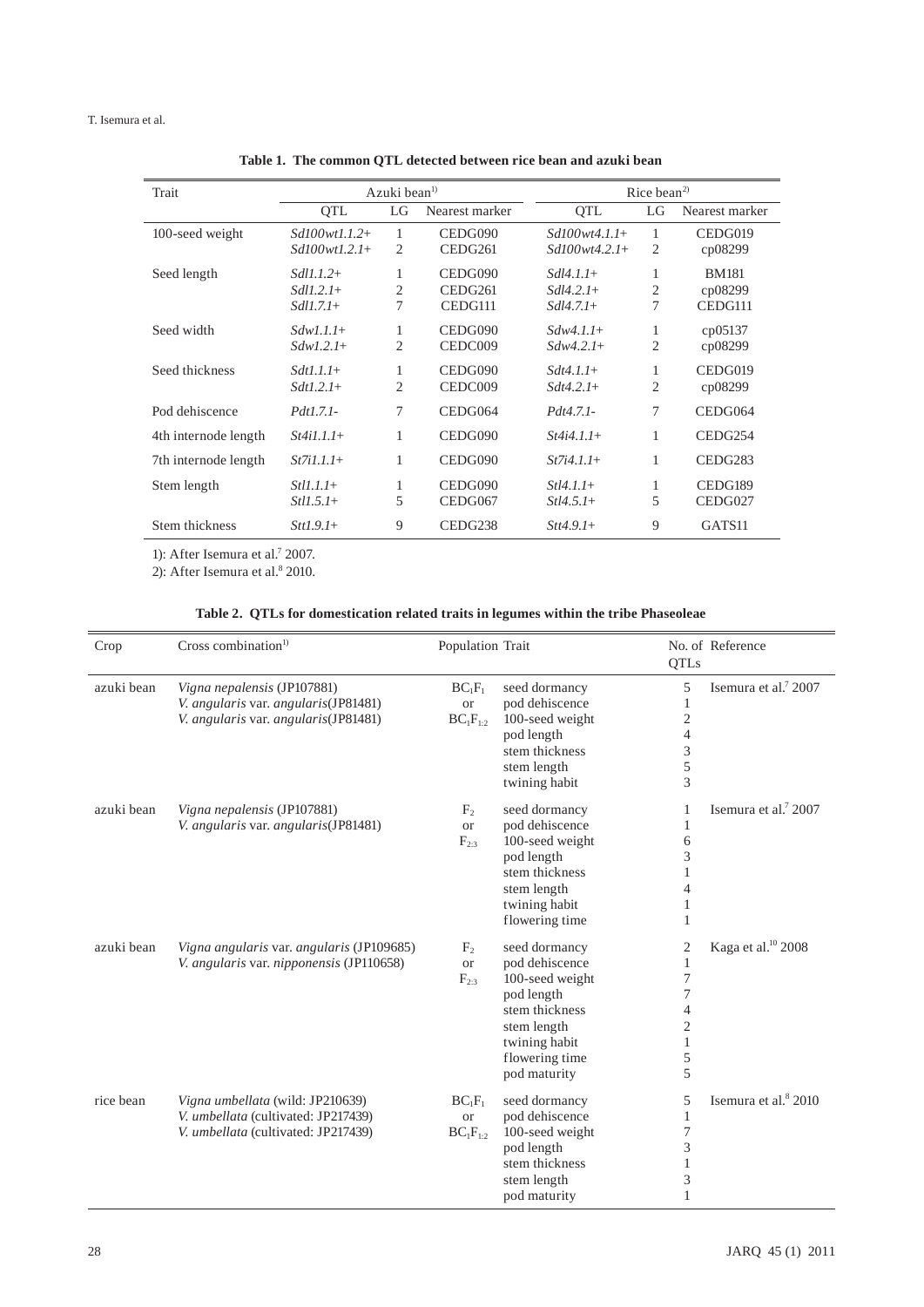| Crop     | Cross combination <sup>1)</sup>                                                                                                 | Population Trait |                                                                                                                                                                                                                                                                                                | <b>QTLs</b>                                                                                                                                                                                 | No. of Reference                                                    |
|----------|---------------------------------------------------------------------------------------------------------------------------------|------------------|------------------------------------------------------------------------------------------------------------------------------------------------------------------------------------------------------------------------------------------------------------------------------------------------|---------------------------------------------------------------------------------------------------------------------------------------------------------------------------------------------|---------------------------------------------------------------------|
| mungbean | Vigna radiata var. radiata (VC3890)<br>V. radiata var. sublobata (TC1966)                                                       | F <sub>2</sub>   | 100-seed weight                                                                                                                                                                                                                                                                                | $\overline{4}$                                                                                                                                                                              | Fatokun et al. <sup>2</sup> 1992                                    |
| mungbean | Vigna radiata var. radiata (Berken)<br>V. radiata var. sublobata (ACC41)                                                        | <b>RIL</b>       | 100-seed weight (field)<br>100-seed weight (glasshouse)<br>seed dormancy (field)<br>seed dormancy (glasshouse)                                                                                                                                                                                 | 8<br>9<br>$\overline{4}$<br>1                                                                                                                                                               | Humphry et al. <sup>6</sup> 2005                                    |
| cowpea   | Vigna unguiculata var.unguiculata (IT2246-4)<br>V. unguiculata var. dekindtiana (TVNI963)                                       | F <sub>2</sub>   | 100-seed weight                                                                                                                                                                                                                                                                                | $\overline{2}$                                                                                                                                                                              | Fatokun et al. <sup>2</sup> 1992                                    |
| soybean  | common bean Phaseolus vulgaris (cultivated: Midas)<br>P. vulgaris (wild: G12873)<br>Glycyne max (Tokei780)<br>G. soja (Hidaka4) | RIL<br>RIL       | seed dormancy<br>pod dehiscence<br>100-seed weight<br>pod length<br>determinacy<br>twining habit<br>number of nodes<br>flowering time<br>seed dormancy<br>pod dehiscence<br>100-seed weight<br>stem length (plant height)<br>determinacy<br>twining habit<br>number of nodes<br>flowering time | 4<br>1<br>$\overline{4}$<br>3<br>$\mathbf{1}$<br>$\mathbf{1}$<br>3<br>3<br>$\overline{c}$<br>$\overline{c}$<br>3<br>$\overline{c}$<br>$\mathbf{1}$<br>3<br>$\overline{c}$<br>$\overline{2}$ | Koinange et al. <sup>14</sup> 1996<br>Liu et al. <sup>15</sup> 2007 |
| soybean  | Glycyne max (A81-356022)<br>G. soja (PI468916)                                                                                  | $F_{2:4}$        | seed dormancy                                                                                                                                                                                                                                                                                  | $\overline{4}$                                                                                                                                                                              | Keim et al. <sup>12</sup> 1990a                                     |
| soybean  | Glycyne max (Tokei780)<br>G. soja (Hidaka4)                                                                                     | F <sub>2</sub>   | seed dormancy                                                                                                                                                                                                                                                                                  | 3                                                                                                                                                                                           | Sakamoto et al. <sup>19</sup> 2004                                  |
| soybean  | Glycyne max (V71-370)<br>G. soja (PI407.162)                                                                                    | F <sub>2</sub>   | 100-seed weight                                                                                                                                                                                                                                                                                | 6                                                                                                                                                                                           | Maughan et al. <sup>16</sup> 1996                                   |
| soybean  | Glycyne max (A81-356022)<br>G. soja (PI468916)                                                                                  | F <sub>2</sub>   | stem length<br>stem thickness (stem diameter)<br>flowering time<br>pod maturity                                                                                                                                                                                                                | $\mathbf{1}$<br>$\mathbf{1}$<br>$\mathbf{1}$<br>3                                                                                                                                           | Keim et al. <sup>13</sup> 1990b                                     |

**Table 2. Continued.**

1): First line, second line and third line  $(BC<sub>1</sub>F<sub>1</sub>$  population) shows female parent, male parent and recurrent parent, respectively.

## **Comparison of QTLs for domestication within tribe Phaseoleae**

The domestication related QTLs that have been identified for the legumes within the tribe Phaseoleae are summarized in Table 2. Many domestication related traits for different organs have been analyzed in azuki bean<sup>7,10</sup>, rice bean<sup>8</sup>, mungbean<sup>2,6</sup> (Isemura et al. in preparation), cowpea<sup>2</sup>, common bean<sup>14</sup> and soybean<sup>12,13,15,16,19</sup>. These studies have revealed that domestication related traits are always controlled by a few major genes plus some minor genes. In addition, these genes are distributed in the clusters on limited genomic regions on a small number of linkage groups. These genes are the basis for the "domestication syn-

drome"<sup>4</sup>. The same situation is also found in the Graminaceous crops such as rice<sup>26</sup>, maize<sup>17</sup> and pearl mil $let<sup>18</sup>$ .

Fatokun et al.<sup>2</sup> (1992) showed that a common 100-seed weight QTL with the largest effect was found in the conserved genomic region between cowpea (linkage group ii) and mungbean (linkage group ii). Our results showed that azuki bean $7,10$  and rice bean $8$  also contained this conserved genomic region on LG1 and that the QTL for seed weight was again found in this region in both species. This seed size related gene contributed to domestication in 4 different *Vigna* crops. Similarly, a common QTL for seed weight was found in the conserved genomic region of cowpea<sup>2</sup> (linkage group vi), mungbean<sup>5</sup> (linkage group B) and soy